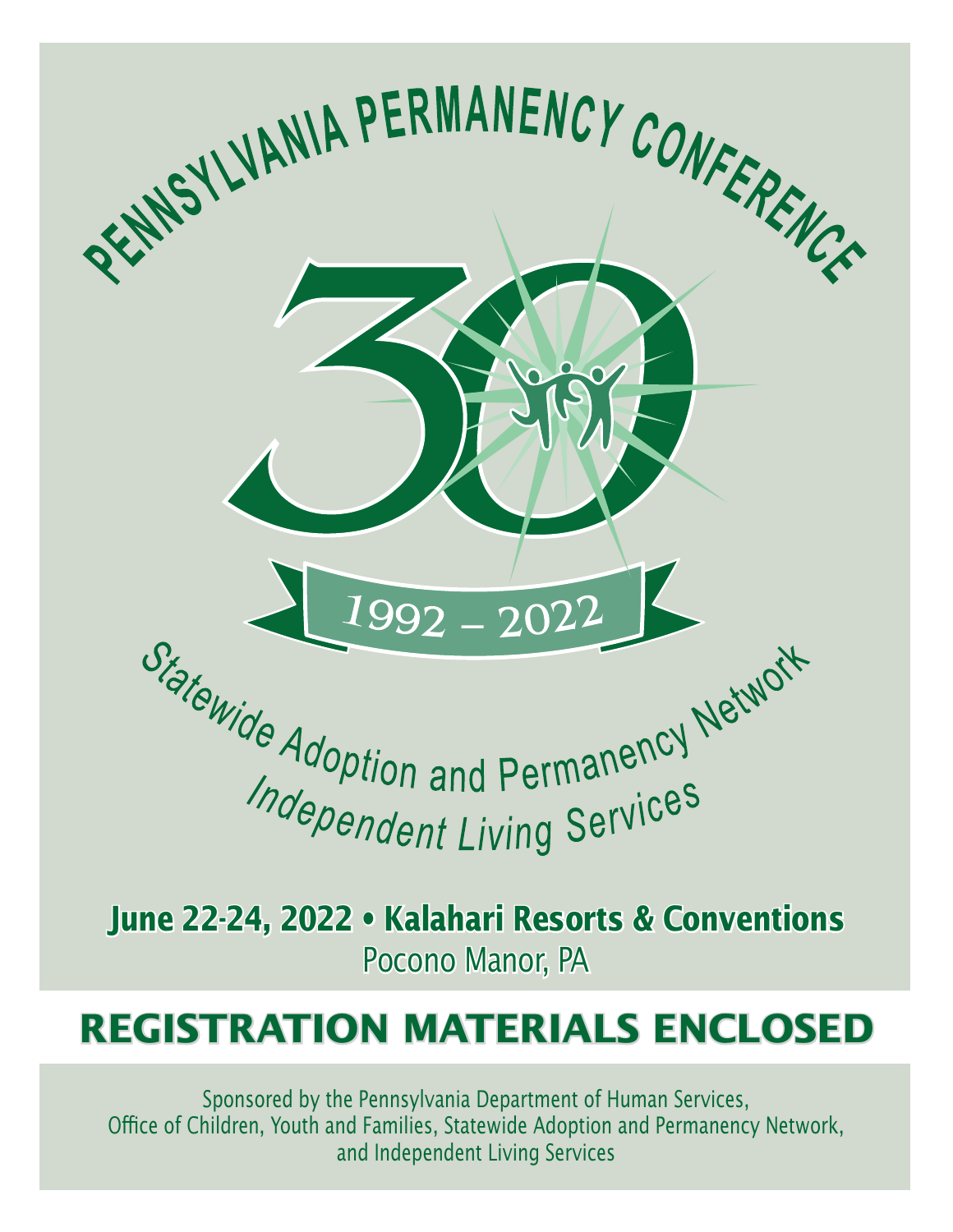



### **WEDNESDAY, JUNE 22**

**11:30 a.m.** Conference Registration Begins

**12:00 – 1:00 p.m.** Child / Teen Care Registration

**1:00 p.m.** Child / Teen Care Begins

**1:15 – 2:45 p.m.** Conference Opening Welcome and Keynote Address

**3:00 – 4:30 p.m.** Workshop Session 1

**4:30 – 5:00 p.m.** Break / Networking Time

 **4:15 – 5:30 p.m.** Pre-Banquet Reception for Honorees (By invitation only)

> **5:30 p.m.** Recognition Banquet

**8:00 p.m.** Child / Teen Care Ends

# **THURSDAY, JUNE 23**

**8:00 a.m.** Conference Registration Begins Child / Teen Care Begins

**9:00 a.m. – 12:15 p.m.** Institute Session 1

#### **OR**

**9:00 – 10:30 a.m.** Workshop Session 2

**10:45 a.m. – 12:15 p.m.** Workshop Session 3

> **12:15 – 2:00 p.m.** Lunch (On Your Own)

**2:00 – 5:15 p.m.** Institute Session 2

**OR**

**2:00 – 3:30 p.m.** Workshop Session 4

**3:45 – 5:15 p.m.** Workshop Session 5

**5:30 p.m.** Child / Teen Care Ends

**6:00 – 7:30 p.m.** Family Fun Night

# **FRIDAY, JUNE 24**

**8:00 a.m.** Conference Registration Begins Child / Teen Care Begins

# **8:30 – 10:00 a.m.**

Workshop Session 6

**10:00 – 10:30 a.m.** Hotel Checkout Break

**10:30 a.m. – 12:00 p.m.** Conference Closing and Keynote Address

> **12:00 p.m.** Adjourn

**12:30 p.m.** Child / Teen Care Ends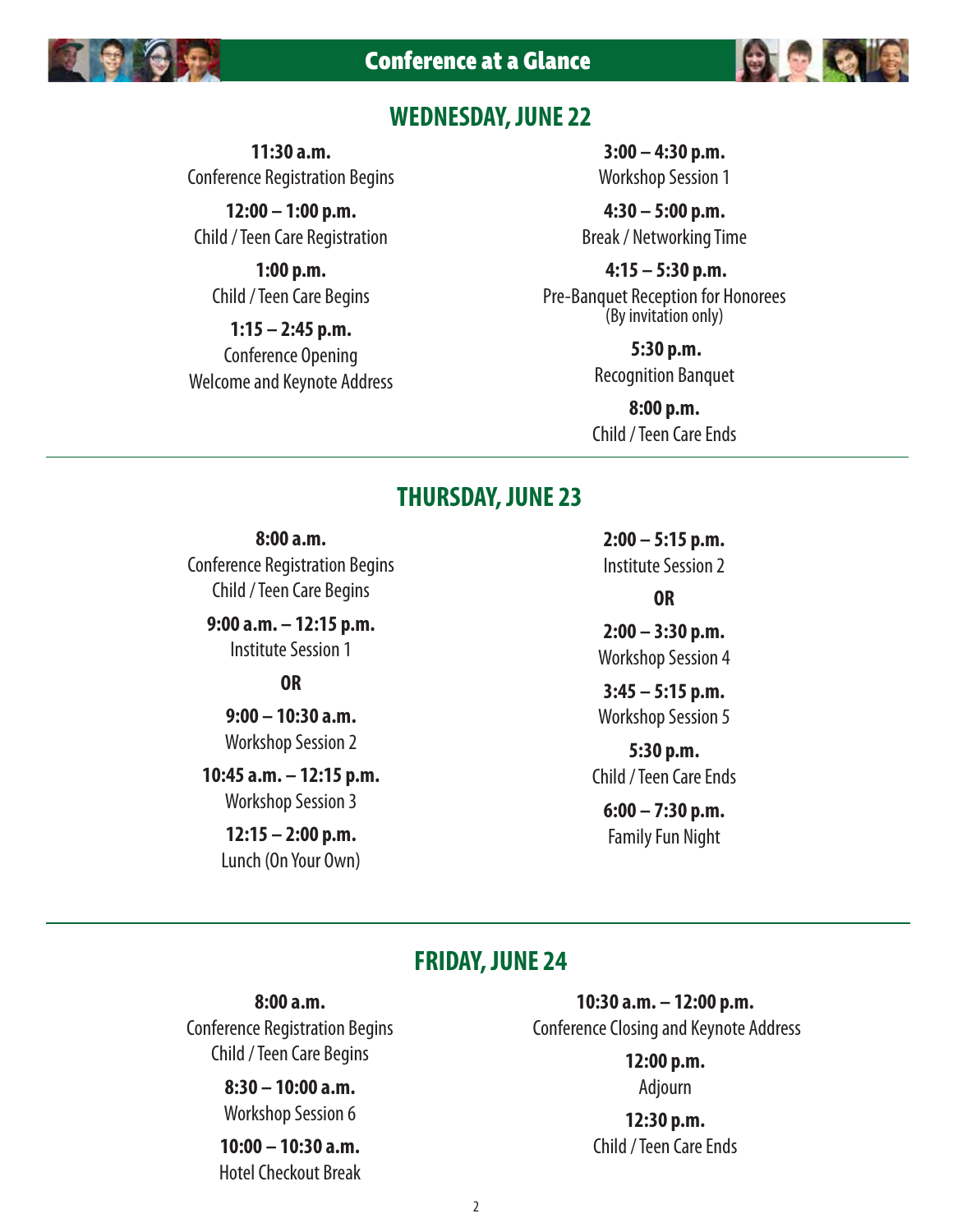

#### **Purpose**

The 30th Annual Pennsylvania Permanency Conference focuses on ways families and professionals from all aspects of the child welfare system can support one another and work together to achieve permanent connections for all children and youth.

The conference serves as a forum to train participants who will prepare children and families for their journey through the child welfare system towards permanency. The conference is designed to educate and support current and prospective foster and adoptive families, kinship care providers, permanent legal custodians, attorneys, child welfare professionals and others with a vested interest in permanency for children. The conference is a focal point for networking and sharing information to increase the knowledge base on the issues for children and youth in special needs adoptions and permanency.

#### **Audience**

The conference is designed for current and prospective foster and adoptive families as well as families providing other permanency options such as kinship care or permanent legal custodianship, attorneys, mental health professionals, independent living professionals, public and private agency professionals and the children on behalf of whom they work.

#### **Session Descriptions**

Each conference session is described in this brochure. The session categories and target audiences for the workshops and institutes are listed below.

#### **Session Categories:**

- Foundational
- Traditional
- Innovative

#### **Target Audiences are:**

- 
- 
- Families Child Welfare Workers
	-
- Advocates Legal Professionals
- Permanency Professionals Independent Living Professionals

#### **Continuing Education Credits, Continuing Legal Education Credits and Certificates of Training**

Approval is pending for continuing education credits for social workers through the University of Pittsburgh and continuing legal education credits through the Pennsylvania Continuing Legal Education Board. Certificates of training will be available.

# **Hotel Information**

#### **Accommodations**

Kalahari Resorts & Conventions is located at 250 Kalahari Blvd., Pocono Manor, PA 18349. Hotel reservations must be made directly by calling 877-525-2427.

Special rates have been arranged for conference participants. Mention the code "2022 Permanency Conference" to receive the flat rate of \$159/night (plus applicable taxes). This discounted rate only applies to the Kalahari's Double Queen Sofa Room. This room comfortably sleeps four and includes up to four waterpark admission wristbands.

Additional occupants (up to two per room) will be charged \$25/person/night (plus applicable taxes).

This cost includes a waterpark admission wristband. Check-in time at the Kalahari is at 4:00 p.m.; check-out time is 11:00 a.m.

#### **Accessibility**

The Kalahari is a large resort, so attendees should be prepared for a lot of walking (including long hallways). Hotel areas and attractions are handicapped accessible. Scooters can be rented in advance by contacting the Kalahari.

# **Registration Information**

#### **Conference Registration**

To register for the conference, please complete the registration form included in this brochure or register online at *www.diakon-swan.org*. **The last day for Early Bird Registration is May 20, 2022.** Any registrations postmarked after that date will receive the regular registration rate. Preregistered attendees will receive a name badge, banquet and Family Fun Night dinner tickets, a program and other materials at the registration area. **The last day to register is May 27, 2022. Walk-in registration is accepted on-site dependent on availability and is not guaranteed. Payment is due at time of walk-in registration.**

Conference registration will be held:

| Wednesday, June 22 | 11:30 a.m. $-$ 3:45 p.m. |
|--------------------|--------------------------|
| Thursday, June 23  | $8:00$ a.m. $-4:45$ p.m. |
| Friday, June 24    | $8:00$ a.m. $-8:30$ a.m. |

#### **Cancellation and Refund Policy**

Cancellations received after May 20, 2022, will be assessed a \$25 processing fee. No refunds will be given after registration closes on May 27, 2022.

Any session may be cancelled or rescheduled because of unforeseen circumstances. Schedule changes and cancellations will be posted at the registration area and noted in the program distributed at the conference.

#### **Conference Questions**

If you have questions about registration, child care, accessibility, directions or other logistical considerations, please contact:

**Conferencing Toll Free: 888-793-2512 Email: conferencing@diakon-swan.org**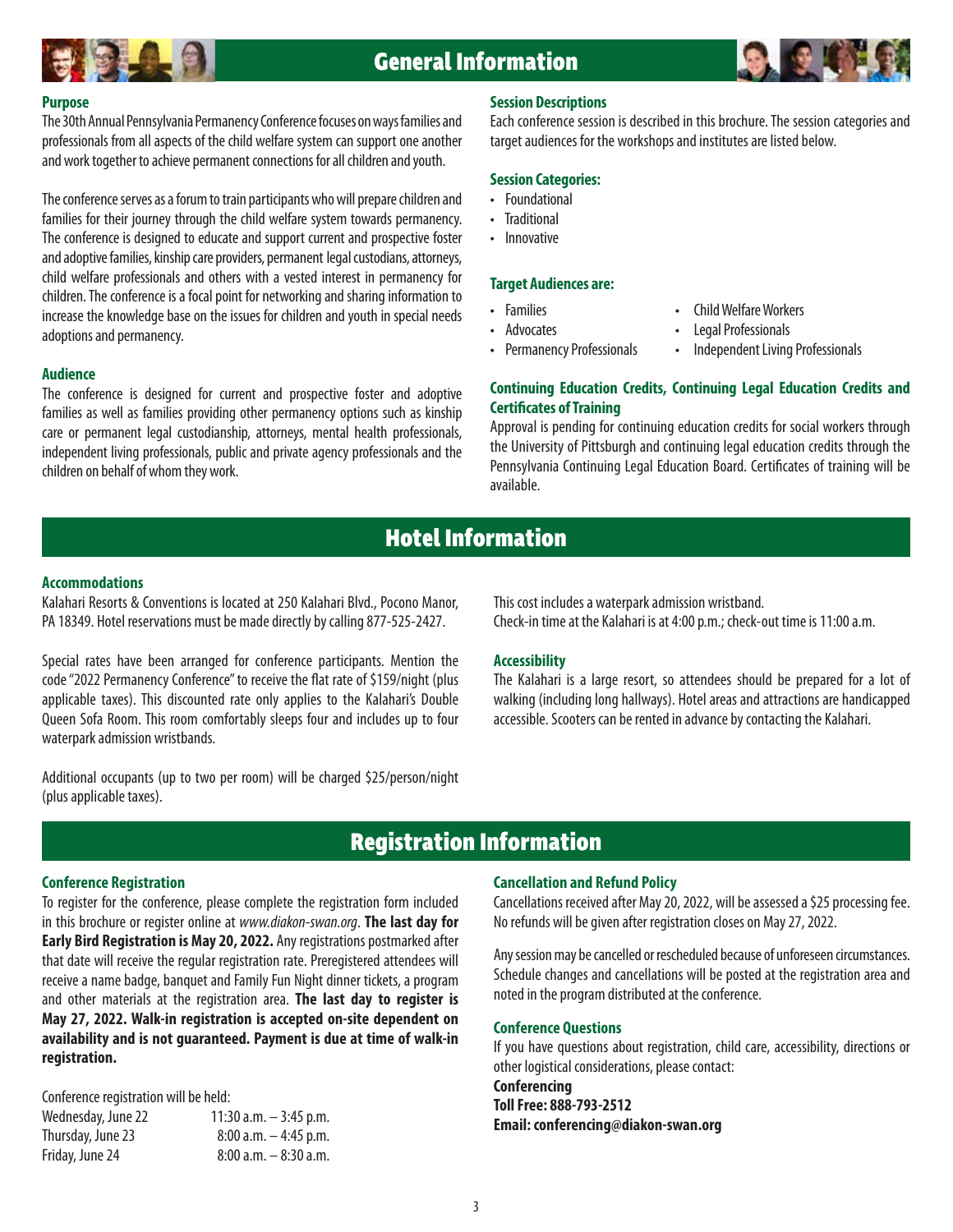



### **Dana Winters, Ph.D.**

Dana Winters, Ph.D., is the Rita McGinley Executive Director of the Fred Rogers Institute at Saint Vincent College. Her extensive field research from interviewing prisoners to shadowing crossing guards, from observing Head Start teachers and developing coaches in early childhood systems has informed the co-development of the Simple Interactions approach to support children, families, and their helpers. Dr. Winters describes and affirms the essential and relational practices of professionals across early education and intervention, out of school time learning, healthcare, family engagement, and more. She is an experienced applied researcher who has served as co-principal investigator and program evaluator for consecutive NSF-funded early childhood research and intervention projects in the areas of early literacy, social emotional development, and early mathematical learning. She leads numerous foundation and government project grants to improve early childhood systems and family engagement practices. Dr. Winters serves as a UNESCO Faculty Fellow in Children and Youth Studies, collaborating with faculty around the world in the advancement of empathy development and adult-child relationships across developmental settings. She received her Ph.D. in administrative and policy studies from the University of Pittsburgh.



# **Conference Opening Wednesday, June 22, 2022, 1:15 p.m.** *Understanding and Promoting Everyday Human Interactions*

Serving children and families requires us to understand and address a complex system of challenges and opportunities. It is sometimes difficult to imagine how a single, small, and ordinary moment fits within these complex challenges and rising demands for outcomes, yet such moments are the most essential building blocks of a healthy community. Finding meaningful ways to talk about such moments can be encouraging, enriching, and empowering at every level of a system in service of children, youth, and families. Each simple interaction lays the groundwork for lasting developmental relationships. At the foundation of all healthy human development is the power of human connection – and we will explore the power we have to build connections and contribute to the positive development of those around us.



# **Special Conference Features & Events**



#### **Recognition Banquet**

# **Meg Snead,**

*Acting Secretary of Human Services*

Meg Snead was nominated to serve as the next Secretary of the Department of Human Services (DHS). Most recently, she served as Gov. Wolf's Secretary of Policy and Planning overseeing the administration's development and implementation of policy priorities,



including the COVID-19 pandemic response, ensuring access to health care, and breaking barriers to critical human services. Prior to joining the governor's office, Meg was an executive policy specialist at the Pennsylvania Department of Human Services,

focusing on Medicaid, mental health, and substance use policy. Meg comes to the position with a background in affordable housing, homelessness, and health care policy, having spent 10 years working in the nonprofit industry in the Denver, Colorado area. Meg has a bachelor's in government from the University of South Carolina and a master's in political science from the University of Colorado.

Recognition awards will be given during the banquet on Wednesday, June 22, at 5:30 p.m. for:

- Permanency Professional Permanency Advocate
- Permanency Teamwork Philanthropy
	-
- Independent Living Professional Youth Advocate
- Permanent Family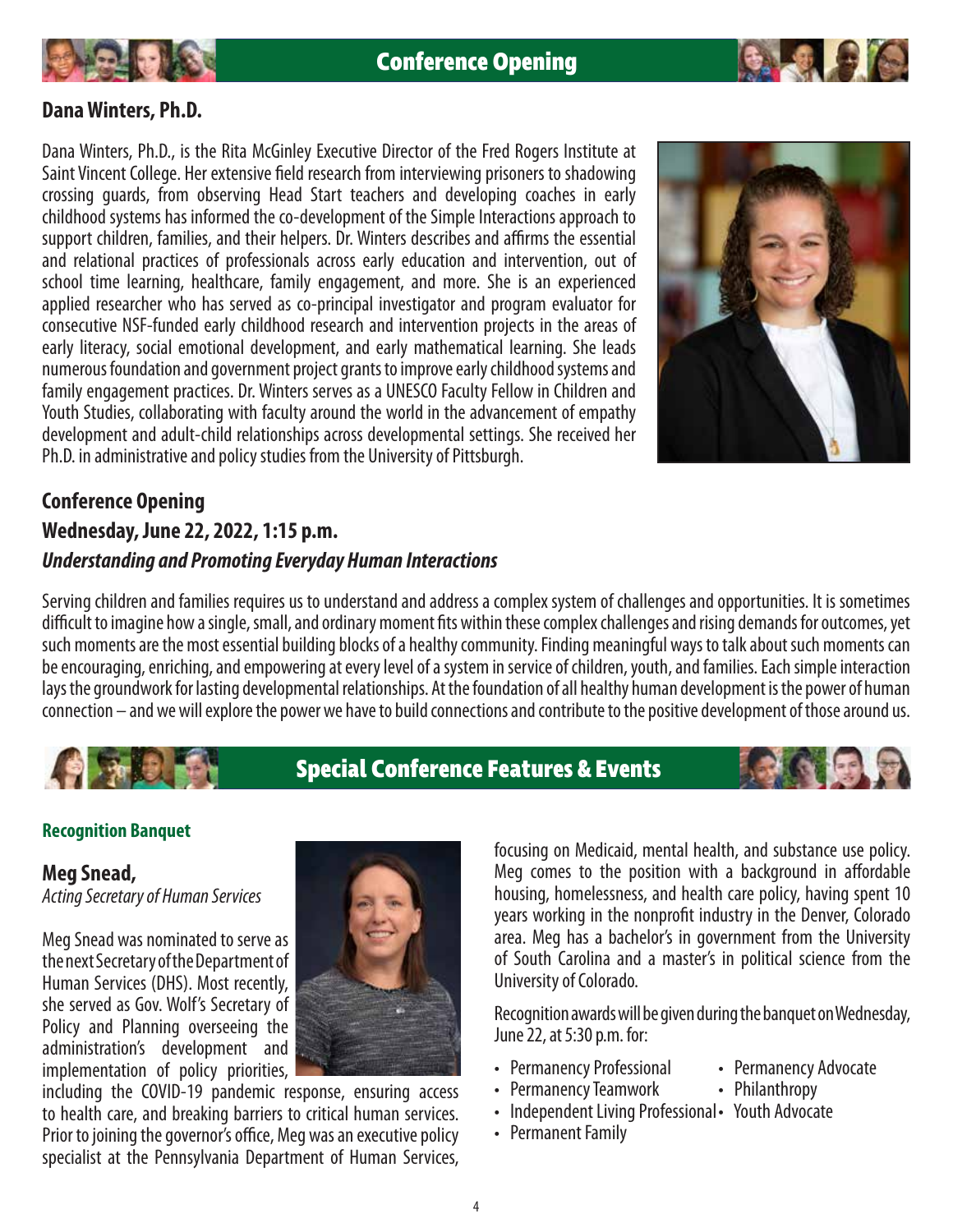



### **Family Fun Night**

On Thursday, June 23, starting at 6:00 p.m., share food and information with other families who support permanency for children! A buffetstyle dinner will be served until 7:30 p.m., but stay longer to mingle and network before you explore the Kalahari's many delightful forms of entertainment. **Participants with hotel reservations at the Kalahari receive access to the indoor waterpark.** Use the registration form to confirm your participation in the Family Fun Night and to purchase extra meal tickets for guests, friends or children who are not registered for the conference or child/teen care.

# **Conference Closing**

### **Jim Donovan**

Jim Donovan M.Ed. is a professional musician, Assistant Professor and the Director of the Center for Fine Arts at Saint Francis University

and TEDx speaker. His mission is to share the healing power of music through education and performance. He specializes in placing music and wellness programs in organizations who focus on people with mental health challenges, those with disabilities and people recovering from addiction. Donovan performs with his band Sun King Warriors and was a founding member of the 3-time platinum band Rusted Root. There he co-wrote the song "Send Me on My Way" featured in the movie Ice Age. The song also became the first song on Mars where it "woke up" NASA's Mars Rover. His TEDx talk, How to trick your brain into falling asleep has been viewed over 5 million times.

### **Conference Closing**

# **Friday, June 24, 2022, 10:30 a.m.** *Music and Mindfulness Self-Care Strategies for Everyone*



We are excited to offer as the closing keynote, Dr. Jim Donovan, M.Ed. He will be presenting an interactive session filled with music and practical strategies that can be used every day to elicit

calm focus and mindfulness. As families and child welfare professionals we deal with stress and deadlines every day. When we add to this all the global issues that surrounds us, we can quickly become overwhelmed. The active use of music based self-care is scientifically proven to improve mood, relieve stress, increase mental focus.

In addition, the art of connecting to others is critical in our work. Without positive connection we would not be able to assist our children and families to achieve their goals. This session will introduce us to some techniques that will open us up to making stronger connections to those around us. This will not only serve us in our work but also in our personal lives, since connection is essential in building good relationships. Musical experience is not required! Everyone is welcome to come and enjoy this lively session and enhance their human skills to serve others!

# **Teen Keynote Presentation** *How to Trick Your Brain Into Falling Asleep (Teen Program Only)*

Join multi-platinum recording artist and viral TEDx speaker Jim Donovan as he shows you how to use the elements of music—rhythm and sound—to help you stress less and enjoy life more. You'll discover easy exercises you can use every day to fall asleep more easily, calm anxiety and boost mood.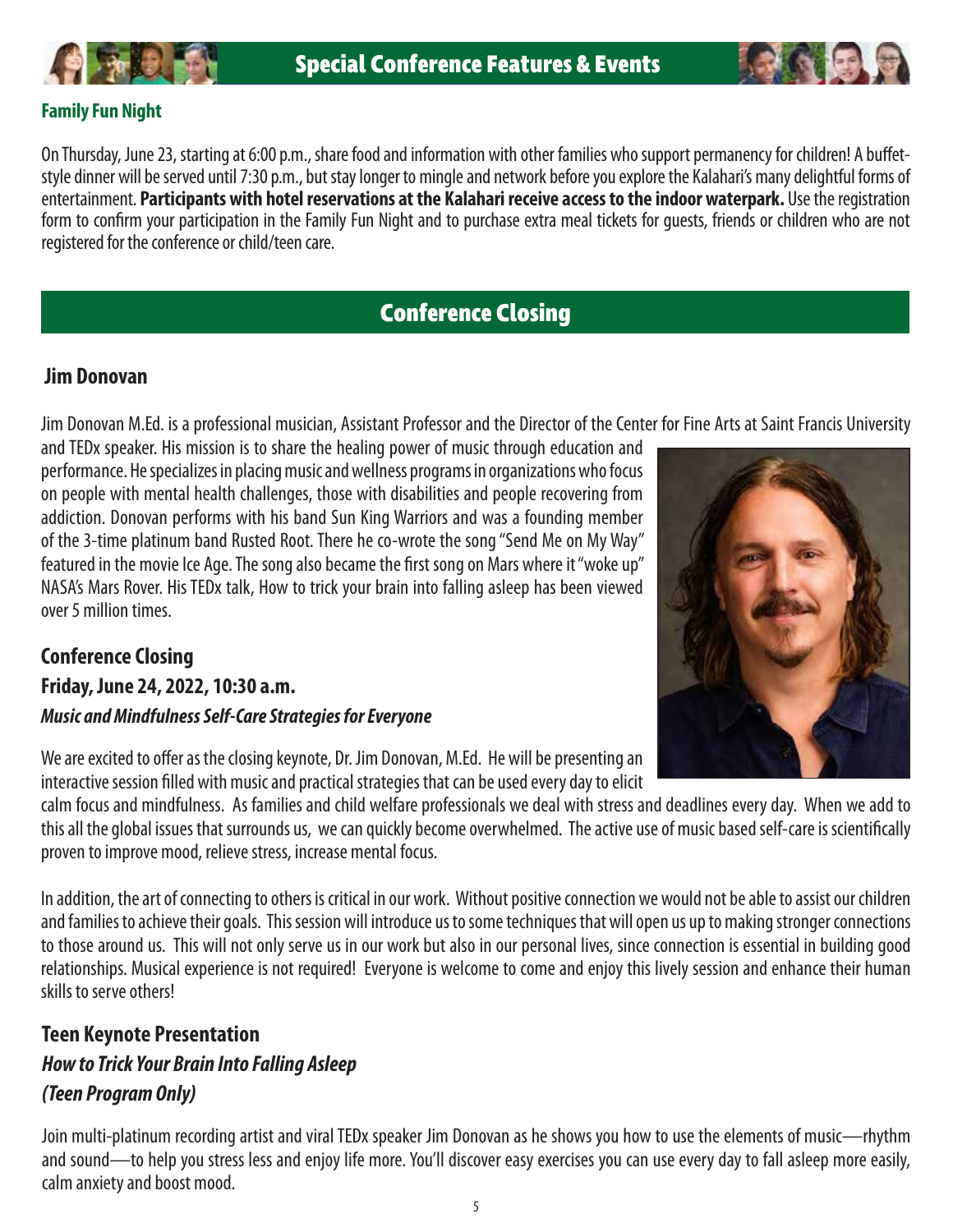|       | <b>W-WK1</b> What Can You Do?<br><b>Category</b> - Traditional Audience - All<br>Children who have achieved permanency through Pennsylvania's child welfare system face many challenges as they navigate the road to adulthood. Join<br>us for a panel discussion with young adults sharing what helped them succeed on that journey.<br>Lea Moyer, SWAN Prime Contractor                                                                                                                                                                       |
|-------|-------------------------------------------------------------------------------------------------------------------------------------------------------------------------------------------------------------------------------------------------------------------------------------------------------------------------------------------------------------------------------------------------------------------------------------------------------------------------------------------------------------------------------------------------|
| W-WK2 | <b>Finding Your Marigold in a Walnut Tree World</b><br>Category - Innovative Audience - All<br>This session will be an uplifting and encouraging workshop where participants can learn to identify people who are positive (marigolds) or toxic (walnut<br>trees) and how interactions with them impact growth. Marigolds: learn how to find them, be them, and grow them!<br>Rachel Paashaus, SWAN Prime Contractor and Robin Ewer, Southern Lehigh School District                                                                            |
| W-WK3 | <b>Prudent Parent Party Planning</b><br><b>Category</b> - Traditional <b>Audience</b> - All<br>Help plan the ultimate party prudent parent style! We have celebration wish lists and unlimited (but pretend) money. There's only one catch: all plans<br>must be made using the Reasonable and Prudent Parent Standard (RPP). Don't worry, we will learn about RPP as we go.<br><b>Continuing Legal Education Credits are pending approval.</b><br>Rachel Thiessen Esq., SWAN Prime Contractor                                                  |
| W-WK4 | Preparing Families for Permanency through Teaming and Tough Conversations<br><b>Category</b> - Innovative <b>Audience</b> - All<br>This session will discuss how to use the SWAN Child Profile and family team conferencing as tools to engage resource families and their supports around<br>their child's strengths and needs, as well as to plan for common post-permanency issues.<br>Ryan Uber, Bonnie Petrosky and Tracey Nichol, Allegheny County Office of Children, Youth and Families                                                 |
| W-WK5 | <b>Understanding Adoption Assistance</b><br>Category - Foundational Audience - Families, Child Welfare Workers, Permanency Professionals, Independent Living Professionals<br>This course will explain and clarify the most recent legal, policy and procedural requirements for adoption assistance eligibility under the Title IV-E and state<br>adoption assistance programs.<br><b>Continuing Legal Education Credits are pending approval.</b><br>Megan Benson, Melissa Erazo and Cindy (Van) Phan, Office of Children, Youth and Families |
| W-WK6 | <b>Leading with Kindness and Strength</b><br>Category - Innovative Audience - Supervisors, Legal Professionals, Permanency Professionals, Independent Living Professionals<br>Learn from two experienced directors in the field of adoption and foster care how to empower your staff in today's world. You will walk away with some<br>great, specific leadership techniques to help you lead your team with strength and kindness.<br>Kelly Weidner and Sarah Magarity, Haven Adoptions and Foster Care                                       |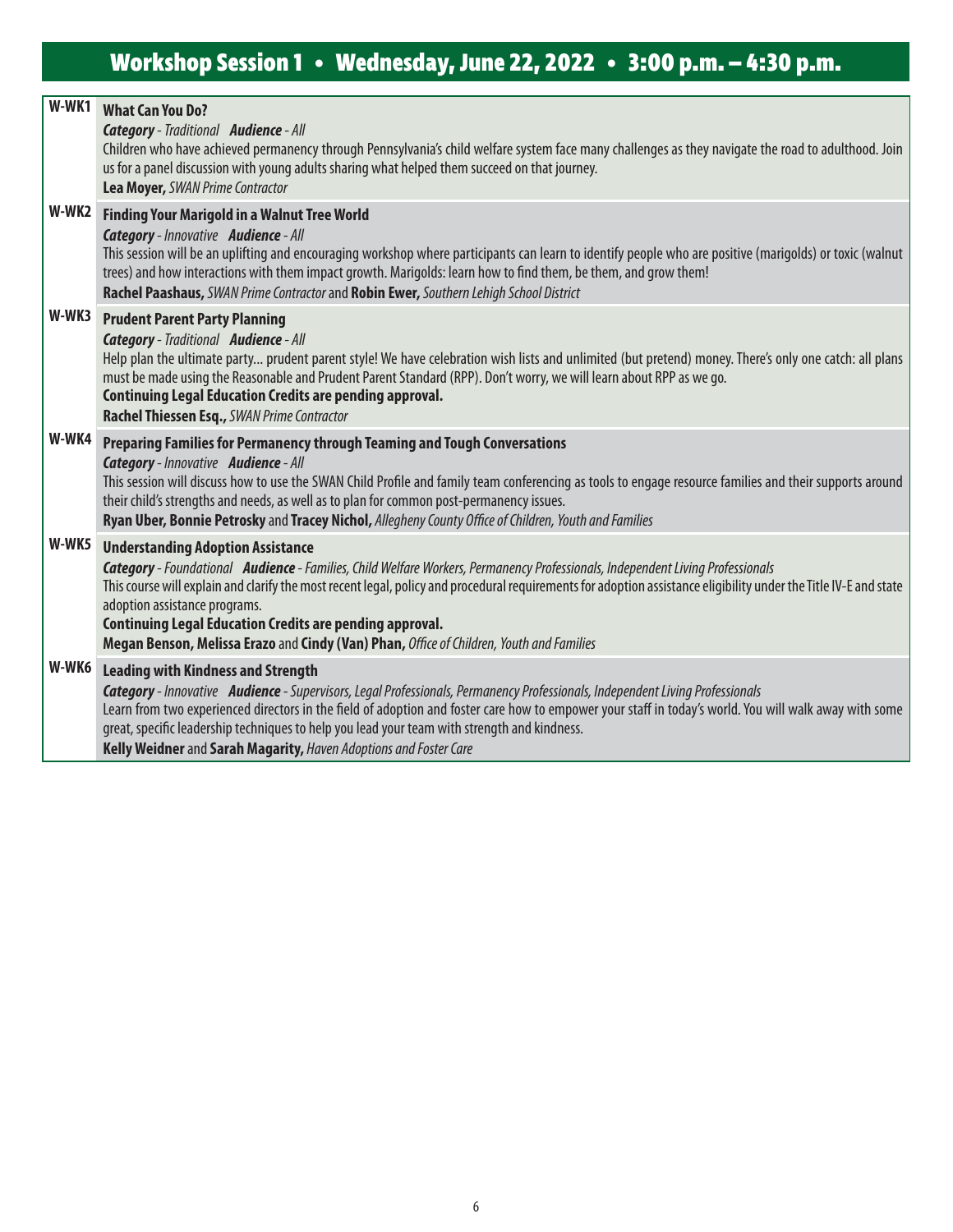# **Workshop Session 2 • Thursday, June 23, 2022 • 9:00 a.m. – 10:30 a.m.**

| TH-WK1 | Listen, Learn, Lead, and Love: Advancing Equity<br>Category - Innovative Audience - Child Welfare Workers, Supervisors, Families, Permanency Professionals, Independent Living Professionals, Advocates<br>Challenging times present opportunities for reflection and change in personal and professional practices that increase our understanding and knowledge<br>about equity and answer the most asked question: "How can I help?" In this workshop, participants will focus on four components that will illuminate<br>strategies that support communities of color.<br><b>Shileste Morris, Center for Schools and Communities</b> |
|--------|------------------------------------------------------------------------------------------------------------------------------------------------------------------------------------------------------------------------------------------------------------------------------------------------------------------------------------------------------------------------------------------------------------------------------------------------------------------------------------------------------------------------------------------------------------------------------------------------------------------------------------------|
| TH-WK2 | <b>Keys to Recruitment for Older Youth</b><br>Category - Traditional Audience - Child Welfare Workers, Permanency Professionals, Independent Living Professionals<br>Do you ever wonder what it takes to find permanency for older youth? Imagine being able to provide youth with stability, love, and acceptance. Learn the<br>fundamental principles of Child-Specific Recruitment, which can help find permanency for even the most challenging cases.<br>Karen Knodel and Marian Kolcun, Diakon Adoption and Foster Care, Russ McCurdy, The Children's Institute and Tracy Buyaki, Family Pathways                                  |
| TH-WK3 | It's Underneath<br><b>Category</b> - Traditional <b>Audience</b> - Families<br>Using hands-on materials, this workshop will give parents and foster parents ways to better understand the needs of a child in their home. The ideas will<br>help families understand their child's feelings and how they perceive their role in the family.<br>LeeAnne Rauch, Retired, Lycoming County CYS                                                                                                                                                                                                                                               |
| TH-WK4 | <b>Engaging and Empowering A Youth's Voice in the Courtroom</b><br><b>Category</b> - Traditional Audience - Families, Legal Professionals, Advocates<br>Have you ever felt that the voice of the child or youth in your care is not the loudest in the courtroom? In this workshop, you will learn how to harness your<br>power as a caregiver or advocate to engage and educate the court about the everyday needs of the children in your care.<br><b>Continuing Legal Education Credits are pending approval.</b><br>Jennifer Spata, Esq. and Craig Bluestein, Esq., Law Offices of Craig B. Bluestein, P.C.                          |

# **Workshop Session 3 • Thursday, June 23, 2022 • 10:45 a.m. – 12:15 p.m.**

|        | TH-WK5 | <b>Increasing Access to SSI Disability Benefits</b><br><b>Category</b> - Traditional <b>Audience</b> - All<br>Youth in foster care may be eligible for Supplemental Security Income (SSI) disability benefits, a vital source of income and health insurance. This session<br>will cover SSI eligibility with a focus on trauma and trauma-informed methods to increase access to SSI for youth preparing to leave foster care.<br><b>Continuing Legal Education Credits are pending approval.</b><br>Claire Grandison, Esq. and Bridget Biddle, Community Legal Services                                                                                                                                                                                                                                                             |
|--------|--------|---------------------------------------------------------------------------------------------------------------------------------------------------------------------------------------------------------------------------------------------------------------------------------------------------------------------------------------------------------------------------------------------------------------------------------------------------------------------------------------------------------------------------------------------------------------------------------------------------------------------------------------------------------------------------------------------------------------------------------------------------------------------------------------------------------------------------------------|
| TH-WK6 |        | The Role of Caregivers in Supporting Education Stability and Success<br>Category - Traditional Audience - Families, Child Welfare Workers, Permanency Professionals, Independent Living Professionals<br>This session will discuss caregivers' role in supporting the educational needs of students in their care. The session will cover topics such as school stability;<br>special education; how to communicate and advocate at school for a child; how to support the educational needs of a child at home and how to work<br>collaboratively with child welfare agency staff and other supportive adults working to meet the educational needs of students.<br><b>Continuing Legal Education Credits are pending approval.</b><br>Emily Peeler, Esq., Kathleen McNaught, Esq. and Heidi Epstein, Esq., American Bar Association |
|        | TH-WK7 | <b>Cultural Competence with the Culture of Poverty</b><br>Category - Foundational Audience - Child Welfare Workers, Permanency Professionals, Independent Living Professionals, Advocates<br>This presentation will examine the concept of cultural competence in the field of child welfare and the impact of poverty on the lives of children and<br>families, concluding with practical ways to increase cultural competence with this population.<br>Rachel Armstead, Beaver County Children and Youth                                                                                                                                                                                                                                                                                                                            |
|        | TH-WK8 | Adult Adoptee Perspective: Exploring the Transracial Adoption Experience<br><b>Category</b> - Traditional <b>Audience</b> - All<br>This interactive panel discussion will help participants understand transracial adoption from the perspectives of adult adoptees. The discussion will<br>highlight the panelists' experiences from childhood through adulthood and elevate conversations so audience members learn intersecting nuances related<br>to diversity, adversity and more.<br>Alixandra Moyer, Phoenix Contact, Stephanie Oyler, AdopteeLIT, LLC, Isaac Etter, Identity, and Amanda Woolston, Center for Grief and Trauma Therapy                                                                                                                                                                                        |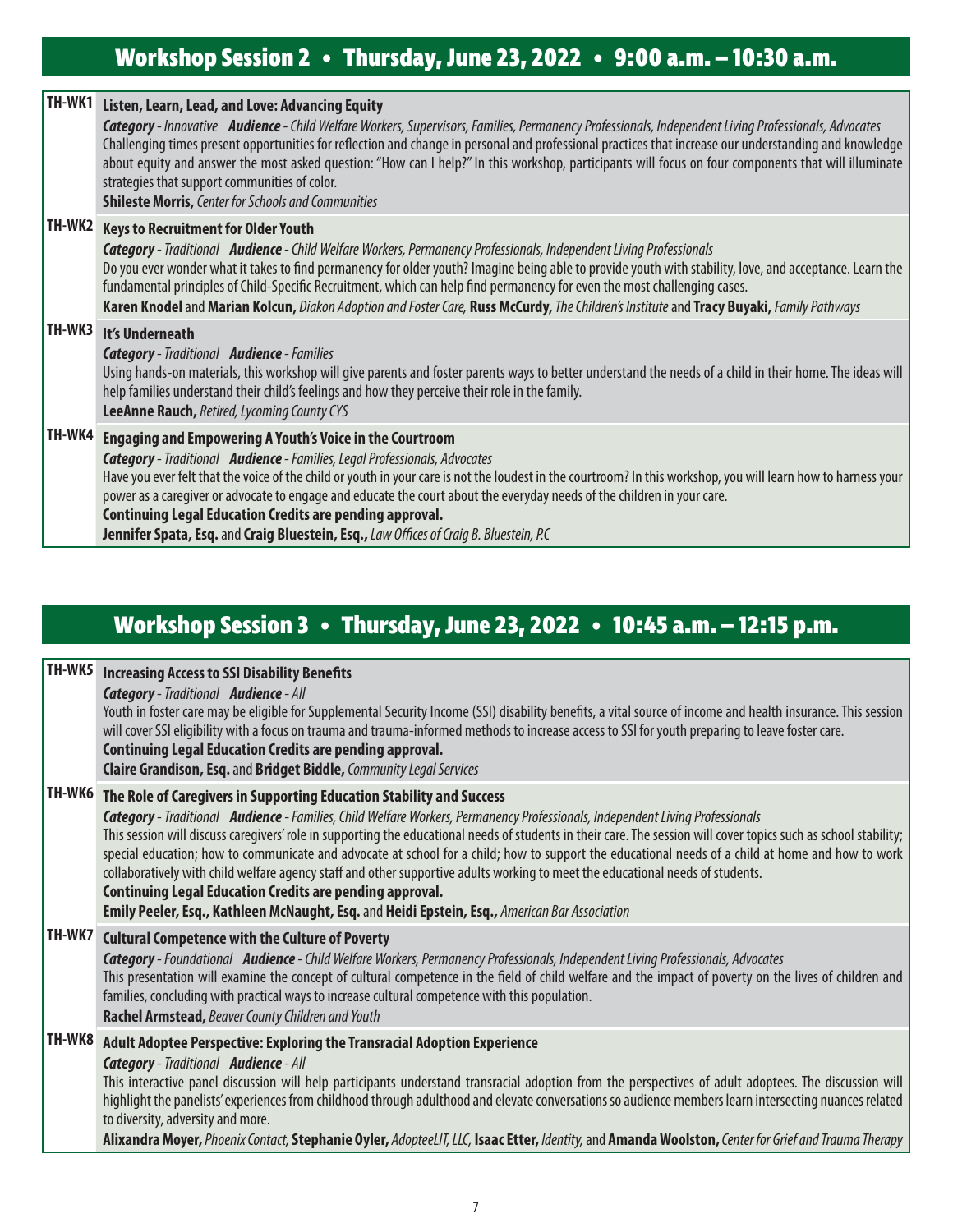# **Institute 1 • Thursday, June 23, 2022 • 9:00 a.m. – 12:15 p.m.**

| TH-IN1 | <b>Social Media Awareness</b><br><b>Category</b> - Traditional <b>Audience</b> - All<br>Online privacy awareness is vital knowledge to have when working with youth. This workshop will discuss the importance of data privacy and provide<br>prevention methods to help individuals engaged in risky online behaviors.<br><b>Devin Petrusky, Northumberland County Juvenile Court Services</b>                                                                                                                                                                                                                                                                                  |
|--------|----------------------------------------------------------------------------------------------------------------------------------------------------------------------------------------------------------------------------------------------------------------------------------------------------------------------------------------------------------------------------------------------------------------------------------------------------------------------------------------------------------------------------------------------------------------------------------------------------------------------------------------------------------------------------------|
| TH-IN2 | <b>Post Adoption Contact: Breaking Barriers - Neiko's Family</b><br>Category - Traditional Audience - Child Welfare Workers, Supervisors, Families, Permanency Professionals, Independent Living Professionals, Advocates<br>This session will explore real-life issues and decisions that families consider when making Post-Adoption Contact Agreements (PACAs) in Pennsylvania. The<br>session will feature a discussion with birth and adoptive parents who navigated post-adoption contact for their son.<br><b>Continuing Legal Education Credits are pending approval.</b><br>Michael Wahlen, Esq., SWAN Prime Contractor, Emily and Bruce Thornton and Breanne Jefferson |
| TH-IN3 | <b>Intersectionality: A Rationale for Cultural Humility</b><br>Category - Foundational Audience - All<br>Participants will be challenged to engage others through a lens of Cultural Humility as they learn how intersectionality and the Cage of Oppression impact<br>each individual's experience and access to social capital.<br>Heather Britton, SWAN Prime Contractor, Tinnesha English, APM/Pradera Corporation                                                                                                                                                                                                                                                           |
| TH-IN4 | Building the Bridge to Positive, 1st Family, Resource Family and Agency Collaboration<br>Category - Innovative Audience - All<br>Building a safe, collaborative bridge connecting resource caregivers and first families is critical to achieving positive outcomes for children and families. This<br>session draws on the first-hand experiences of a resource parent to discuss how to effectively collaborate with a child's first family.<br>June Fisher, Dynamic Training Solutions and Adrienne Cavanaugh, Resource Parent                                                                                                                                                |
| TH-IN5 | <b>Reactive Attachment Disorder: An Overview</b><br><b>Category</b> - Foundational <b>Audience</b> - All<br>This workshop describes healthy attachment, the effects of unhealthy attachment, and the symptoms, risk factors and current treatments for children<br>diagnosed with Reactive Attachment Disorder and related disorders. Attachment parenting principles will be practiced through a case vignette.<br>Elizabeth Coyle, University of Pittsburgh, the Child Welfare Resource Center                                                                                                                                                                                 |
| TH-IN6 | <b>Journey to Finding Permanency</b><br>Category - Innovative Audience - All<br>This interactive, youth-led workshop will give you insight into how the Pennsylvania Youth Advisory Board has tackled pressing issues affecting older youth<br>in care and how you can support them on the journey to find permanency!<br>Shayla Jones and Norma Cutting, University of Pittsburgh, the Child Welfare Resource Center and Amah Dunor, SWAN Prime Contractor                                                                                                                                                                                                                      |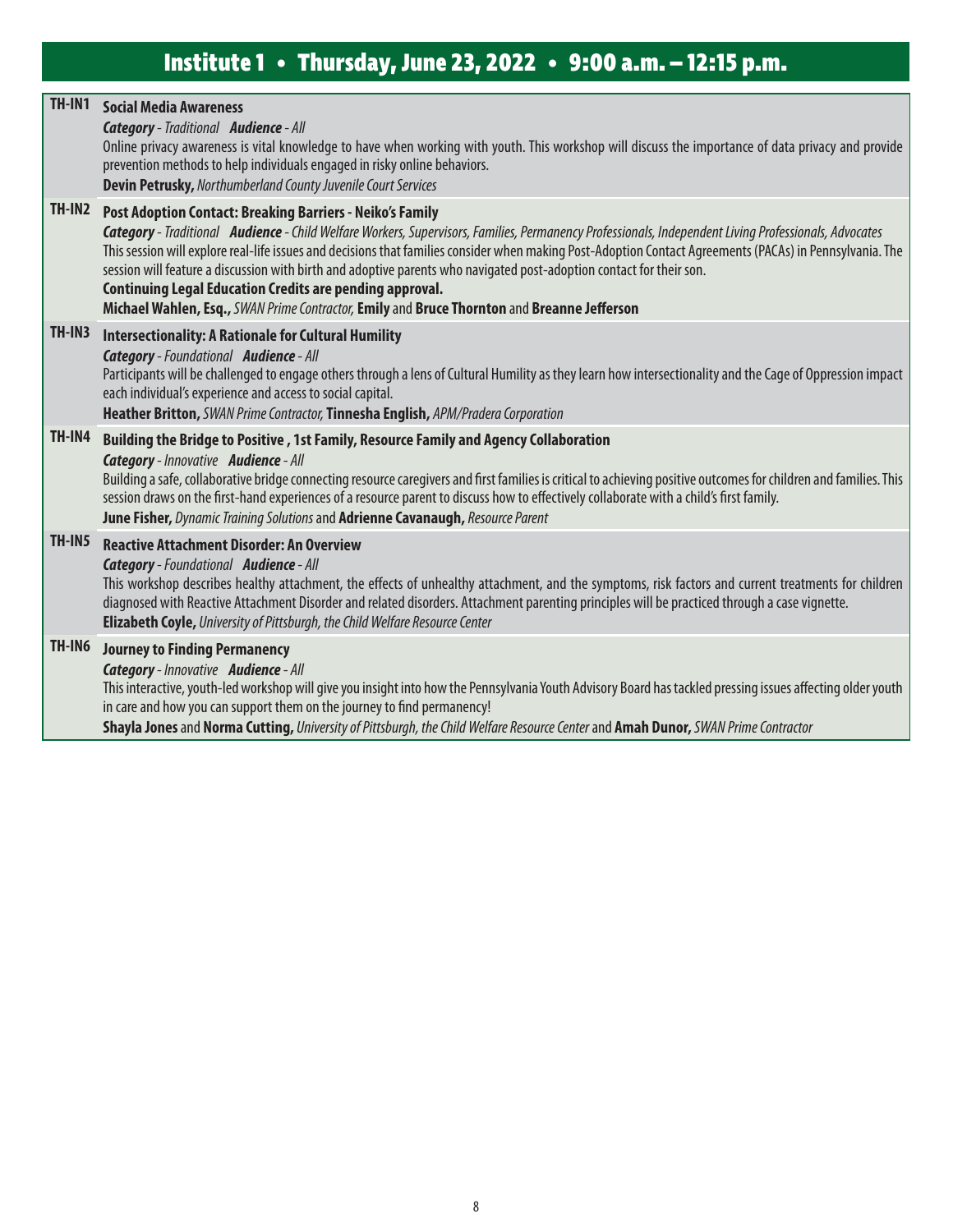# **Workshop Session 4 • Thursday, June 23, 2022 • 2:00 p.m. – 3:30 p.m.**

| TH-WK9  | Financial Aid Tips, Line-by-Line Review of FAFSA Application and Financial Aid Available from the Federal Government                                                                                                                                                                                                                                                                                                                                                                                                                                                                                                         |  |  |  |  |
|---------|------------------------------------------------------------------------------------------------------------------------------------------------------------------------------------------------------------------------------------------------------------------------------------------------------------------------------------------------------------------------------------------------------------------------------------------------------------------------------------------------------------------------------------------------------------------------------------------------------------------------------|--|--|--|--|
|         | and Commonwealth of Pennsylvania                                                                                                                                                                                                                                                                                                                                                                                                                                                                                                                                                                                             |  |  |  |  |
|         | Category - Traditional Audience - All<br>This session will provide tips about applying for financial aid, a line-by-line overview of completing the Free Application for Federal Student Aid (FAFSA)<br>and a review of the financial aid programs offered by the federal government and the Commonwealth of Pennsylvania.<br>Michael Burke, Pennsylvania Higher Education Assistance Agency                                                                                                                                                                                                                                 |  |  |  |  |
| TH-WK10 | <b>Helping Youth Build a Self Regarding Adoptive Identity</b><br>Category - Foundational Audience - Child Welfare Workers, Families, Permanency Professionals, Independent Living Professionals, Advocates<br>This workshop will help both professionals and caregivers understand the importance of helping adopted and foster children/youth in build a self-regarding<br>adoptive identity and cultivate a positive experience of adoptive identity growth as they navigate and experience childhood and emerging adulthood.<br>Stephanie Oyler, AdopteeLIT, LLC and Amanda Woolston, Center for Grief and Trauma Therapy |  |  |  |  |
| TH-WK11 | <b>Wheel of Services</b><br>Category - Traditional Audience - Families, Permanency Professionals, Independent Living Professionals<br>It's time to play Wheel of Services! Join us as SWAN Helpline and SWAN Post-permanency workers discuss services available to Pennsylvania's Post-<br>permanency families.<br>Lea Moyer, SWAN Prime Contractor and Jan Scherer, SWAN Helpline                                                                                                                                                                                                                                           |  |  |  |  |
| TH-WK12 | <b>Social Media Addiction</b><br><b>Category</b> - Foundational <b>Audience</b> - All<br>Social media addiction is a growing problem as we become a digital-based world and education on this topic is important for everyone engaging in activity<br>online. This workshop will discuss the causes of technology addiction as well as the importance of data privacy.<br>Dovin Detrucky Nexthumberland County Invenile Court Cornices                                                                                                                                                                                       |  |  |  |  |

**Devin Petrusky,** *Northumberland County Juvenile Court Services*

# **Workshop Session 5 • Thursday, June 23, 2022 • 3:45 p.m. – 5:15 p.m.**

| TH-WK13 | <b>Prepared Renters Education Program (PREP) for Child Welfare</b><br>Category - Traditional Audience - Child Welfare Workers, Families, Permanency Professionals, Independent Living Professionals<br>Considering housing as a basic need for your clients/transitional age youth is imperative. Self-Determination Housing of Pennslyvania's Train the Trainer<br>Prepared Renter Education Program (PREP) is a curriculum that provides information and helpful materials about finding, obtaining and maintaining<br>housing. This workshop will provide resources to help inform and prepare your clients/transitional age youth as they balance their individual needs with<br>the housing process.<br>Barbara Huggins and Heather Slaughter, Inglis, Self-determination Housing of PA |
|---------|----------------------------------------------------------------------------------------------------------------------------------------------------------------------------------------------------------------------------------------------------------------------------------------------------------------------------------------------------------------------------------------------------------------------------------------------------------------------------------------------------------------------------------------------------------------------------------------------------------------------------------------------------------------------------------------------------------------------------------------------------------------------------------------------|
| TH-WK14 | <b>Quality Visitation Means Engaging Parents Too!</b><br>Category - Innovative Audience - All<br>This workshop will provide resources and feature a parent's testimony to promote the necessity of engaging and teaming with parents when developing<br>quality visitation plans while receiving placement services.<br>Felicia Matriccino and Eliza White, University of Pittsburgh, the Child Welfare Resource Center                                                                                                                                                                                                                                                                                                                                                                      |
| TH-WK15 | <b>Reacting Vs. Responding and Why it Matters</b><br>Category - Traditional Audience - Child Welfare Workers, Supervisors, Families, Legal Professionals, Permanency Professionals,<br>Independent Living Professionals, Advocates<br>What's the difference between reacting and responding, and why does it matter? This workshop is designed to help resource families, child welfare<br>professionals, youth and anyone in between answer that question and develop deeper interpersonal skills and emotional intelligence.<br>Joshua Sykes, Cen Clear                                                                                                                                                                                                                                    |
| TH-WK16 | The Relationship Between Violence and Media<br>Category - Traditional Audience - All<br>Examining the relationship between media and violence is important as technology advances. We tend to not realize how much media influences the way<br>we think or act. This session will look at the relationship between violence and its portrayal across various media platforms.<br><b>Devin Petrusky, Northumberland County Juvenile Court Services</b>                                                                                                                                                                                                                                                                                                                                        |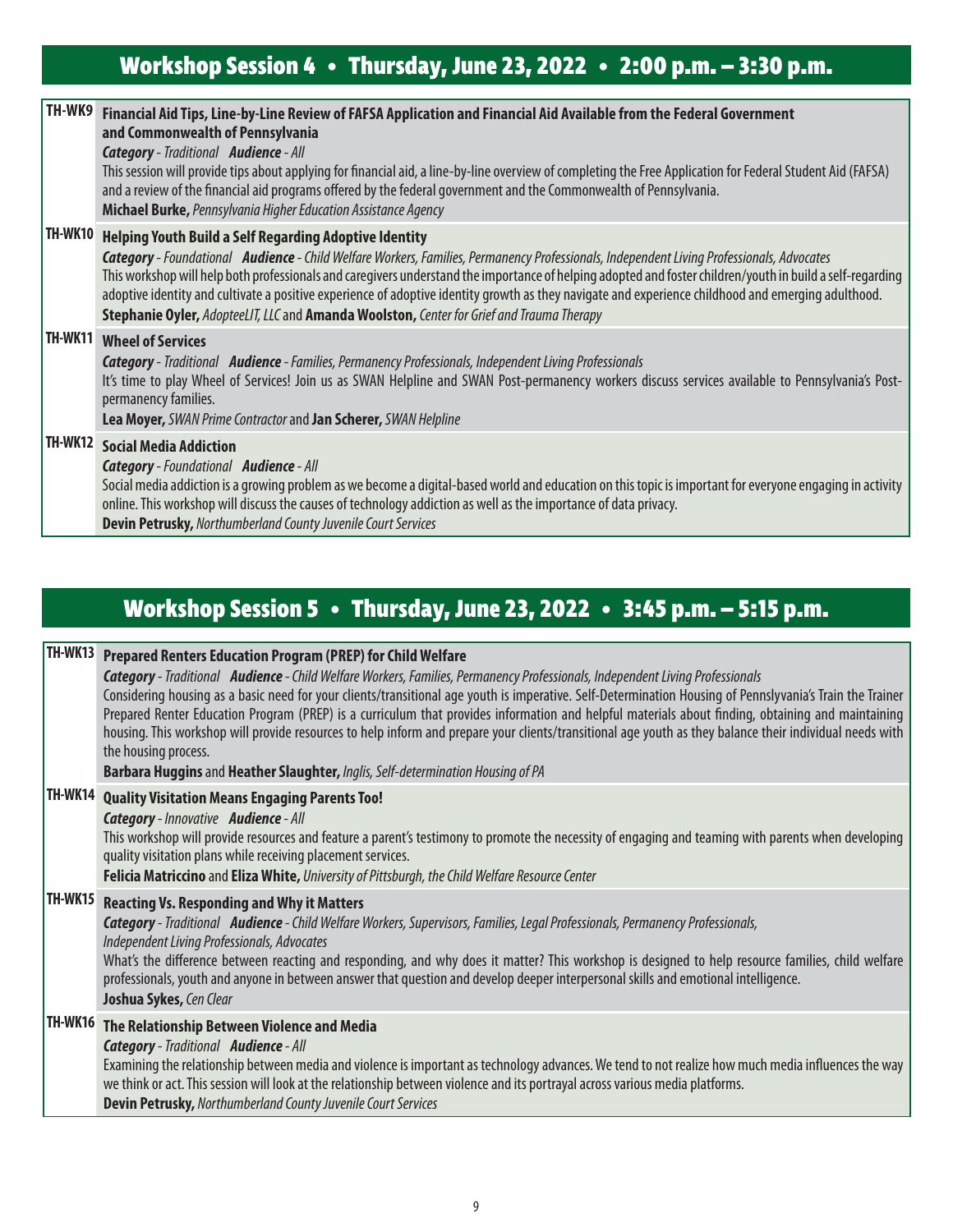# **Institute Session 2 • Thursday, June 23, 2022 • 2:00 p.m. – 5:15 p.m.**

| TH-IN7         | Energizing Your Engagement: When an Email Just Isn't Enough<br>Category - Innovative Audience - All<br>This interactive session will take participants through activities designed to encourage engagement in entertaining ways. The tools provided can be used<br>in many circumstances, with a variety of people, and with all age groups. Engage in some fun while learning!<br>Colleen Cox and Cassie Kreckel, University of Pittsburgh, the Child Welfare Resource Center                                                                                                                                                                                                 |
|----------------|--------------------------------------------------------------------------------------------------------------------------------------------------------------------------------------------------------------------------------------------------------------------------------------------------------------------------------------------------------------------------------------------------------------------------------------------------------------------------------------------------------------------------------------------------------------------------------------------------------------------------------------------------------------------------------|
| TH-IN8         | <b>Reactive Attachment Disorder: Parenting and Therapeutic Interventions</b><br><b>Category</b> - Traditional <b>Audience</b> - All<br>This workshop defines and describes the diagnosis of Reactive Attachment Disorder (RAD) and related disorders and the behaviors that children with these<br>disorders commonly exhibit. The major emphasis of this workshop focuses on parenting strategies to facilitate attachment, collaboration techniques to<br>work as a team with the professionals providing services and application of the workshop's core principles through case vignettes.<br>Elizabeth Coyle, University of Pittsburgh, the Child Welfare Resource Center |
| TH-IN9         | <b>Parenting Children through Complex Emotions</b><br><b>Category</b> - Traditional <b>Audience</b> - Families<br>Anger is challenging for parents and children alike. Unfortunately, caregivers can often misunderstand the anger exhibited by a child who is in placement.<br>This workshop will look at the roots of anger and provide tools to help families find workable solutions.<br><b>Colleen Slebodnik and Annette Gross, Wesley Family Services</b>                                                                                                                                                                                                                |
| <b>TH-IN10</b> | Hot Topics in Child Welfare Law, 2022<br>Category - Traditional Audience - Permanency Professionals, Independent Living Professionals, Child Welfare Workers, Advocates, Supervisors, Legal Professionals<br>This workshop is a presentation and discussion of recent legal issues, new laws and case law to help social workers and legal professionals achieve timely<br>permanency solutions for children in care.<br><b>Continuing Legal Education Credits are pending approval.</b><br>Sara Steeves, SWAN Prime Contractor, Jennifer Spata, Esq., Law Offices of Craig B. Bluestein, P.C. and Kathleen Creamer, Community Legal Services of Philadelphia                  |
| <b>TH-IN11</b> | <b>Developing Resiliency and Supporting Positive Change</b><br>Category - Traditional Audience - Child Welfare Workers, Supervisors, Permanency Professionals, Independent Living Professionals, Advocates<br>This workshop will outline the key components to family resiliency and how to support as well as develop them in your clients. Participants will learn key<br>questions to ask to help move clients through ambivalence and support them through effective change.<br><b>Carmen Naugle, The Bair Foundation</b>                                                                                                                                                  |
| <b>TH-IN12</b> | <b>U.S. Immigration Law - What you Should Know</b><br><b>Category</b> - Foundational Audience - All<br>This session will give a brief history of U.S. immigration law and provide a basic understanding of current immigration laws, proceedings<br>and immigrant rights.<br><b>Continuing Legal Education Credits are pending approval.</b><br>Chris Casazza, Esq., Palladino, Isbell and Casazza, LLC                                                                                                                                                                                                                                                                        |
| <b>TH-IN13</b> | Supporting the Village - Trauma Informed Strategies for Helping Children and Their Network Cope with Grief and Loss<br>Category - Innovative Audience - All<br>This session will discuss the impact of grief and loss as it relates to foster care, dive deep into ambiguous and secondary loss and examine how approaching<br>grief and loss through a trauma-informed lens can provide a better understanding of what children and caregivers need to cope with trauma.<br><b>June Fisher, Dynamic Training Solutions</b>                                                                                                                                                    |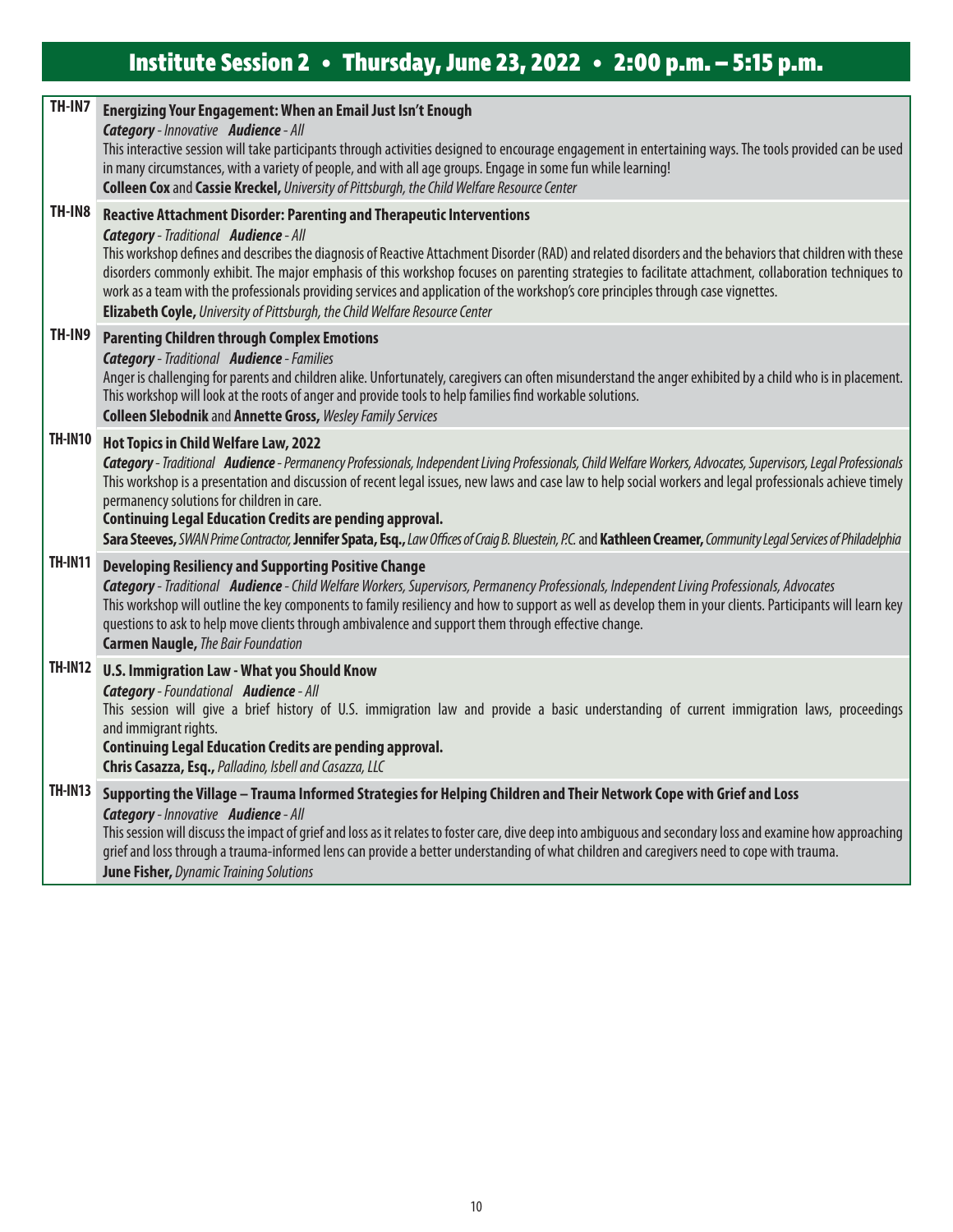# **Workshop Session 6 • Friday, June 24, 2022 • 8:30 a.m. – 10:00 a.m.**

| F-WK1 | Talk About Aggravating: An Overview of Aggravated Circumstances<br><b>Category</b> - Foundational Audience - Child Welfare Workers, Supervisors, Legal Professionals, Advocates<br>Aggravated circumstances are a legal construct that can help to expedite permanency for a child and child welfare professionals must have an understanding<br>of it. This training will present the grounds for aggravated circumstances, the importance of alleging aggravated circumstances and the aggravated<br>circumstances court process.<br><b>Continuing Legal Education Credits are pending approval.</b><br><b>Shawn Sangster, SWAN Prime Contractor</b> |
|-------|--------------------------------------------------------------------------------------------------------------------------------------------------------------------------------------------------------------------------------------------------------------------------------------------------------------------------------------------------------------------------------------------------------------------------------------------------------------------------------------------------------------------------------------------------------------------------------------------------------------------------------------------------------|
| F-WK2 | Healing within the Adoption Constellation: A Trauma Informed Approach<br><b>Category</b> - Foundational <b>Audience</b> - All<br>It is important to consider that there is trauma throughout the adoption constellation—adoptive parents, birth family members and adopted children all<br>experience trauma. For this reason, all adoption practices should be trauma-informed. This training will consider the specific areas of trauma throughout<br>the constellation and discuss techniques and best practices to promote healing for everybody involved in an adoption.<br>Erika Schmitt, Children's Home of Pittsburgh                          |
| F-WK3 | Engaging African American Families During Permanency Services: From a Historical Lens<br>Category - Foundational Audience - Child Welfare Workers, Permanency Professionals, Independent Living Professionals<br>This workshop will review historical trauma in African American families, present equitable engagement skills, and discuss permanency outcomes impacted<br>by cultural humility.<br>Evette Clarke and Dr. Rosalind Lee, Equity Works Best, LLC                                                                                                                                                                                        |
| F-WK4 | <b>Improving School Engagement after a Residential Placement</b><br>Category - Innovative Audience - All<br>A multi-disciplinary team will present best practices to help Pennsylvania students successfully return to public school following a congregate placement.<br>Participants will learn practical strategies to improve student outcomes by engaging in a collaborative approach to school and community reintegration.<br>Ciera Ellison and Morgen Black-Smith, Esq., Support Center for Child Advocates and Parris Boyd, Temple University                                                                                                 |
| F-WK5 | <b>Openness, Inclusivity and Building Bridges</b><br><b>Category</b> - Foundational <b>Audience</b> - All<br>As foster or adoptive parents, it is crucial to understand the impact openness, inclusivity, and bridge-building can have on the child's identity and<br>development. This panel will discuss three families' real-life experiences as they navigate open adoptions.<br>Emily and Bruce Thornton, Kelly and Andrew Hughes, Heather and Danny LeVeck                                                                                                                                                                                       |
| F-WK6 | <b>Not Just Another Mindfulness Training!</b><br><b>Category</b> - Traditional <b>Audience</b> - All<br>Self-care is a concept we have all heard about, but it is often difficult to remember to practice. This session will help permanency/adoption professionals<br>cultivate mindfulness practices that allow them to avoid burn-out and better serve foster/pre-adoptive children and their families.<br>Kristie Lindblom, The Children's Institute                                                                                                                                                                                               |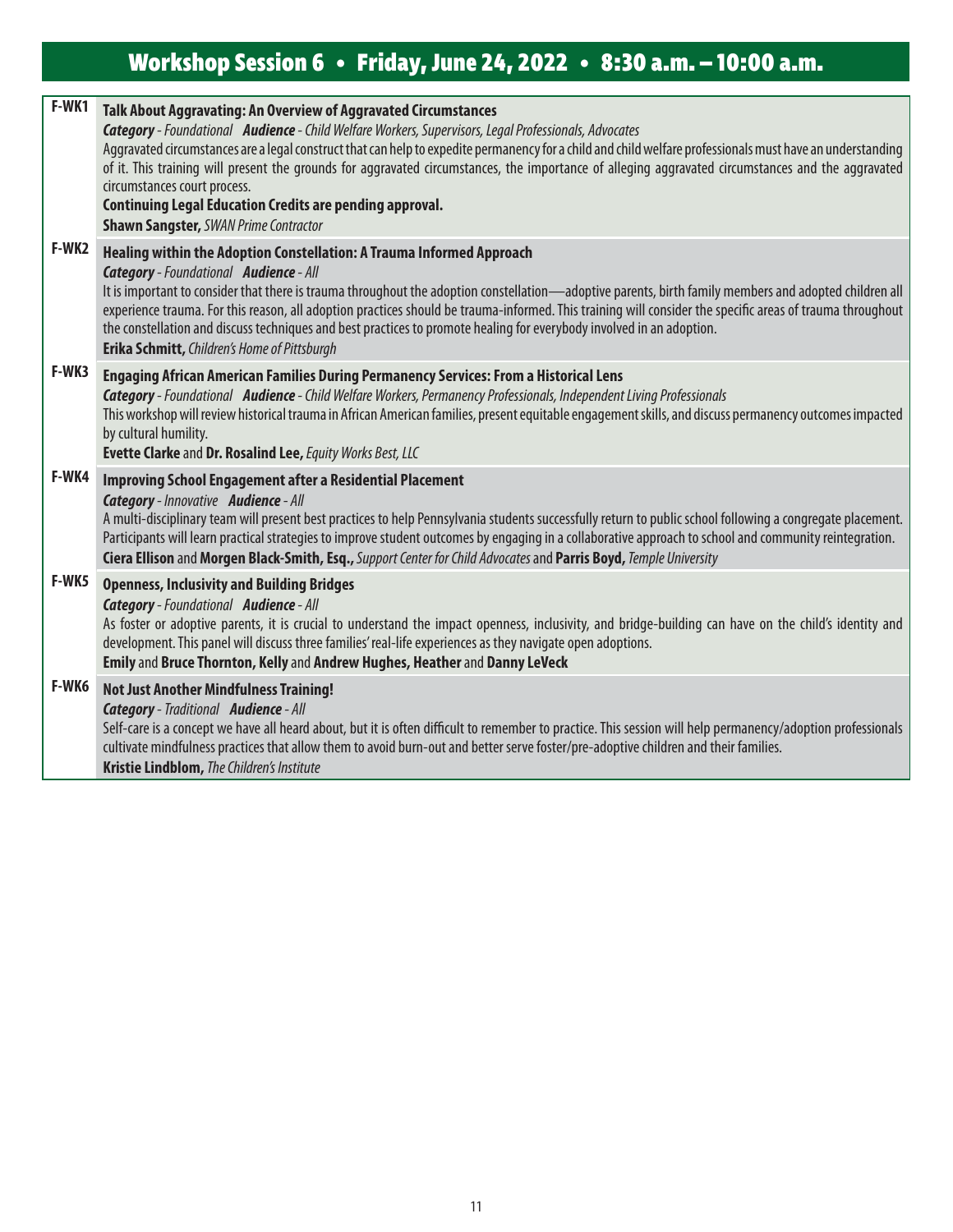### **Conference Registration Form**



To register for the conference, please register online at *www.diakon-swan.org* (preferred) or complete this form. Please note the dates for Early Bird and Regular Registrations. Preregistered persons will receive a name badge, banquet and Family Fun Night dinner tickets, a program and other materials at the registration area. For questions about completing the form, please email *conferencing@diakon-swan.org*. **The last day to register is May 27, 2022. Walk-in registration is dependent on availability and is not guaranteed. Payment is due at time of walk-in registration.**

#### **\*\*Please type or print clearly. Please complete one form per person.**

| <b>First Name</b>         | Middle Initial                                                                                           | Last Name                                           |                           | <b>Professional Title</b>                                                                                                                               |
|---------------------------|----------------------------------------------------------------------------------------------------------|-----------------------------------------------------|---------------------------|---------------------------------------------------------------------------------------------------------------------------------------------------------|
| <b>Agency Affiliation</b> |                                                                                                          | Department                                          | Email                     |                                                                                                                                                         |
|                           | Address (agency participants use company address)<br>City                                                |                                                     | <b>State</b>              | Zip Code                                                                                                                                                |
| <b>Daytime Phone</b>      |                                                                                                          | <b>Evening Phone</b>                                |                           | Cellphone                                                                                                                                               |
|                           | Please check all that apply: $\text{I am a } \Box$ Child Welfare Worker $\Box$ Advocate<br>$\Box$ Family | $\Box$ Independent Living Professional $\Box$ Other | $\Box$ Legal Professional | $\Box$ Permanency Professional                                                                                                                          |
| Specify needs:            |                                                                                                          |                                                     |                           | Special Needs: We want each participant to have the most enjoyable and accessible experience possible. Please let us know your special need in advance. |

Specify dietary restrictions: \_\_\_\_\_\_\_\_\_\_\_\_\_\_\_\_\_\_\_\_\_\_\_\_\_\_\_\_\_\_\_\_\_\_\_\_\_\_\_\_\_\_\_\_\_\_\_\_\_\_\_\_\_\_\_\_\_\_\_\_\_\_\_\_\_\_\_\_\_\_\_\_\_\_\_\_

Workshop Session Selection: To help us determine space requirements, please mark your preferred sessions in the appropriate spaces. Any session may be cancelled or rescheduled because of unforeseen circumstances. Schedule changes or cancellations will be posted at the registration area and noted in the final program that will be distributed at the conference.

| Wednesday, June 22 (Choose one)                                                                                                         |  |  |  |
|-----------------------------------------------------------------------------------------------------------------------------------------|--|--|--|
| Workshop Session $1 \cdot 3:00 - 4:30$ p.m.<br>$\Box$ W-WK2 $\Box$ W-WK3<br>$\Box$ W-WK1<br>$\Box W$ -WK4 $\Box W$ -WK5<br>$\Box$ W-WK6 |  |  |  |
| <b>Thursday, June 23 Morning</b> (Choose two workshops $-$ one from Workshop 2 AND one from Workshop 3 $-$ OR one Institute)            |  |  |  |
| Workshop $2 \cdot 9:00 - 10:30$ a.m.<br>Workshop $3 \cdot 10:45$ a.m. $-12:15$ p.m.                                                     |  |  |  |
| $\Box$ TH-WK5 $\Box$ TH-WK6 $\Box$ TH-WK7 $\Box$ TH-WK8<br>$\Box$ TH-WK1 $\Box$ TH-WK2 $\Box$ TH-WK3 $\Box$ TH-WK4<br><b>AND</b>        |  |  |  |
| <b>OR</b>                                                                                                                               |  |  |  |
| Institute $1 \cdot 9:00$ a.m. $-12:15$ p.m.                                                                                             |  |  |  |
| $\Box$ TH-IN5<br>$\Box$ TH-IN6<br>$\Box$ TH-IN2<br>$\Box$ TH-IN3<br>$\Box$ TH-IN4<br>$\Box$ TH-IN1                                      |  |  |  |
| <b>Thursday, June 23 Afternoon</b> (Choose two workshops — one from Workshop 4 AND one from Workshop 5 — OR one Institute)              |  |  |  |
| Workshop $4 \cdot 2:00 - 3:30$ p.m.<br>Workshop 5 • $3:45 - 5:15$ p.m.                                                                  |  |  |  |
| $\Box$ TH-WK13 $\Box$ TH-WK14 $\Box$ TH-WK15 $\Box$ TH-WK16<br>$\Box$ TH-WK9 $\Box$ TH-WK10 $\Box$ TH-WK11 $\Box$ TH-WK12<br><b>AND</b> |  |  |  |
| 0R                                                                                                                                      |  |  |  |
| Institute $2 \cdot 2:00 - 5:15$ p.m.                                                                                                    |  |  |  |
| $\Box$ TH-IN8<br>$\Box$ TH-IN9<br>$\Box$ TH-IN7<br>$\Box$ TH-IN10<br>$\Box$ TH-IN11<br>$\Box$ TH-IN12<br>$\Box$ TH-IN13                 |  |  |  |
| Friday, June 24 (Choose one)                                                                                                            |  |  |  |
| Workshop $6 \cdot 8:30 - 10:00$ a.m.                                                                                                    |  |  |  |
| $\Box$ F-WK6<br>$\Box$ F-WK1<br>$\Box$ F-WK3<br>$\Box$ F-WK4<br>$\Box$ F-WK5<br>$\Box$ F-WK2                                            |  |  |  |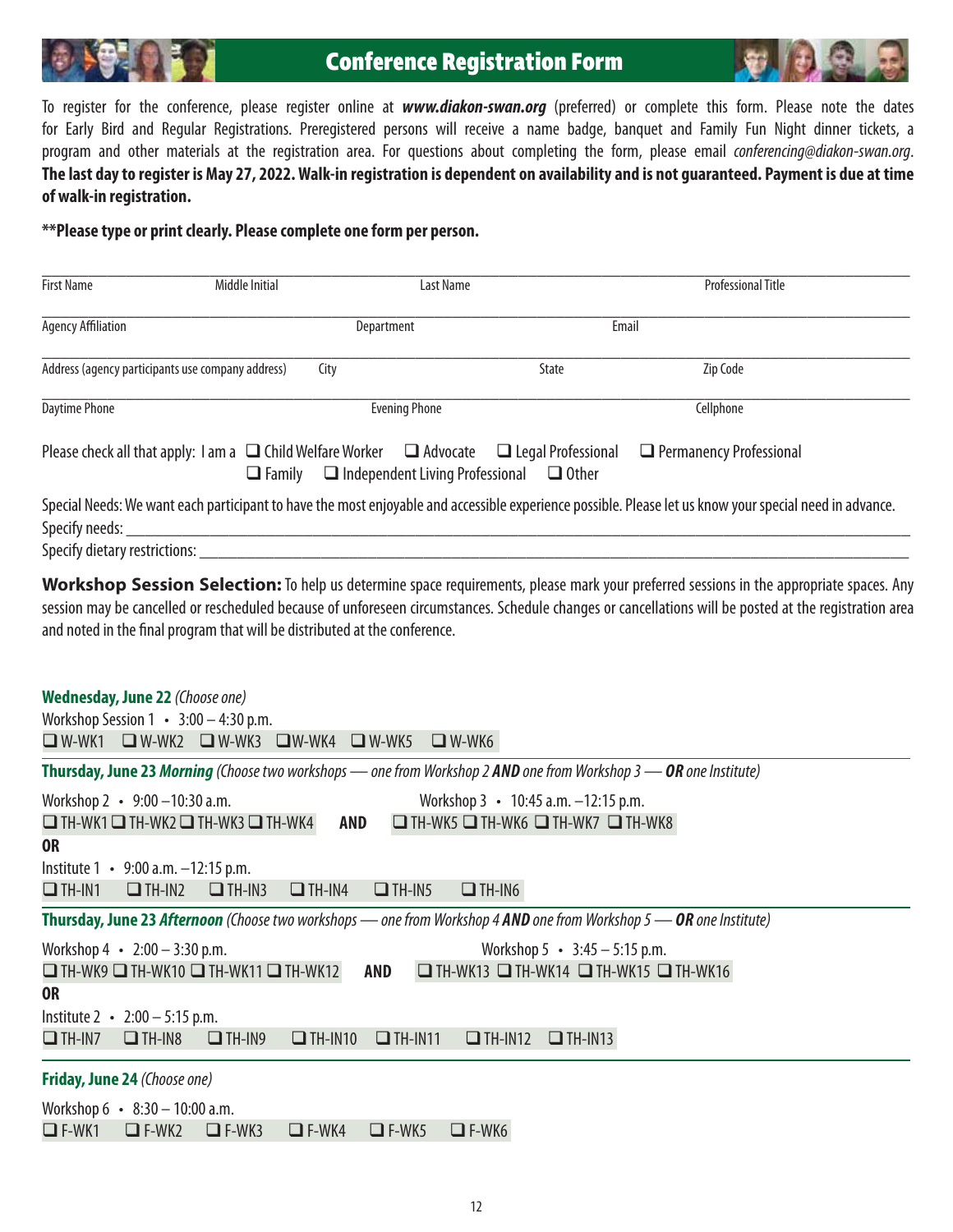



٦

#### *Please complete one form per person*

| OPTION 1: ENTIRE CONFERENCE REGISTRATION JUNE 22, 23, 24 (Includes two continental breakfasts, two afternoon breaks, Recognition Banquet, Family Fun<br>Night dinner, opening and closing keynote general sessions and up to six concurrent workshops) |                                                                                                                                                                                                           |  |  |  |  |
|--------------------------------------------------------------------------------------------------------------------------------------------------------------------------------------------------------------------------------------------------------|-----------------------------------------------------------------------------------------------------------------------------------------------------------------------------------------------------------|--|--|--|--|
| <b>EARLY BIRD</b> (postmarked on or before May 20, 2022)<br>\$180.00 - Agency-affiliated or other professional<br>❏<br>\$100.00 - Parenting couple (two parents from the same family)<br>⊔<br>$$75.00 - One parent$<br>❏                               | <b>REGULAR RATE</b> (postmarked after May 20, 2022)<br>\$200.00 - Agency-affiliated or other professional<br>\$120.00 - Parenting couple (two parents from the same family)<br>$$95.00 - One parent$<br>❏ |  |  |  |  |
| Please indicate if you will attend the Wednesday, June 22 banquet:<br>$\Box$ Yes - I will attend<br>$\Box$ No-I will not attend                                                                                                                        |                                                                                                                                                                                                           |  |  |  |  |
| Please indicate if you will attend the Family Fun Night Dinner on Thursday, June 23:<br>$\Box$ Yes - I will attend<br>$\Box$ No - I will not attend                                                                                                    |                                                                                                                                                                                                           |  |  |  |  |
| <b>OPTION 2: A LA CARTE REGISTRATION (SELECT ONE)</b>                                                                                                                                                                                                  |                                                                                                                                                                                                           |  |  |  |  |
| $\Box$ Wednesday, June 22 ONLY (Includes: opening keynote general session, afternoon break, one workshop and Recognition Banquet)                                                                                                                      |                                                                                                                                                                                                           |  |  |  |  |
| <b>EARLY BIRD</b> (postmarked on or before May 20, 2022)<br>\$100.00 - Agency-affiliated or other professional<br>❏<br>\$45.00 - Parenting couple (two parents from the same family)<br>⊔<br>$$35.00 - One parent$<br>❏                                | <b>REGULAR RATE</b> (postmarked after May 20, 2022)<br>\$120.00 - Agency-affiliated or other professional<br>\$65.00 - Parenting couple (two parents from the same family)<br>$$55.00 - One parent$<br>□  |  |  |  |  |
|                                                                                                                                                                                                                                                        | Please indicate if you will attend the Wednesday, June 22 banquet:<br>$\Box$ Yes - I will attend<br>$\Box$ No-I will not attend                                                                           |  |  |  |  |
| □ Thursday, June 23 ONLY (Includes: continental breakfast, afternoon break, Family Fun Night dinner and up to four concurrent workshops)                                                                                                               |                                                                                                                                                                                                           |  |  |  |  |
| <b>EARLY BIRD</b> (postmarked on or before May 20, 2022)<br>\$100.00 - Agency-affiliated or other professional<br>❏<br>\$45.00 - Parenting couple (two parents from the same family)<br>❏<br>$$35.00 - One parent$<br>⊔                                | <b>REGULAR RATE</b> (postmarked after May 20, 2022)<br>\$120.00 - Agency-affiliated or other professional<br>\$65.00 - Parenting couple (two parents from the same family)<br>$$55.00 - One parent$       |  |  |  |  |
| Please indicate if you will attend the Family Fun Night Dinner on Thursday, June 23:<br>$\Box$ Yes - I will attend<br>$\Box$ No - I will not attend                                                                                                    |                                                                                                                                                                                                           |  |  |  |  |
| □ Friday, June 24 ONLY (Includes continental breakfast, one workshop and closing keynote general session)                                                                                                                                              |                                                                                                                                                                                                           |  |  |  |  |
| <b>EARLY BIRD</b> (postmarked on or before May 20, 2022)<br>\$80.00 - Agency-affiliated or other professional<br>❏<br>\$25.00 - Parenting couple (two parents from the same family)<br>$$15.00 - One parent$<br>❏                                      | <b>REGULAR RATE</b> (postmarked after May 20, 2022)<br>\$100.00 - Agency-affiliated or other professional<br>\$45.00 - Parenting couple (two parents from the same family)<br>$$25.00 - One parent$       |  |  |  |  |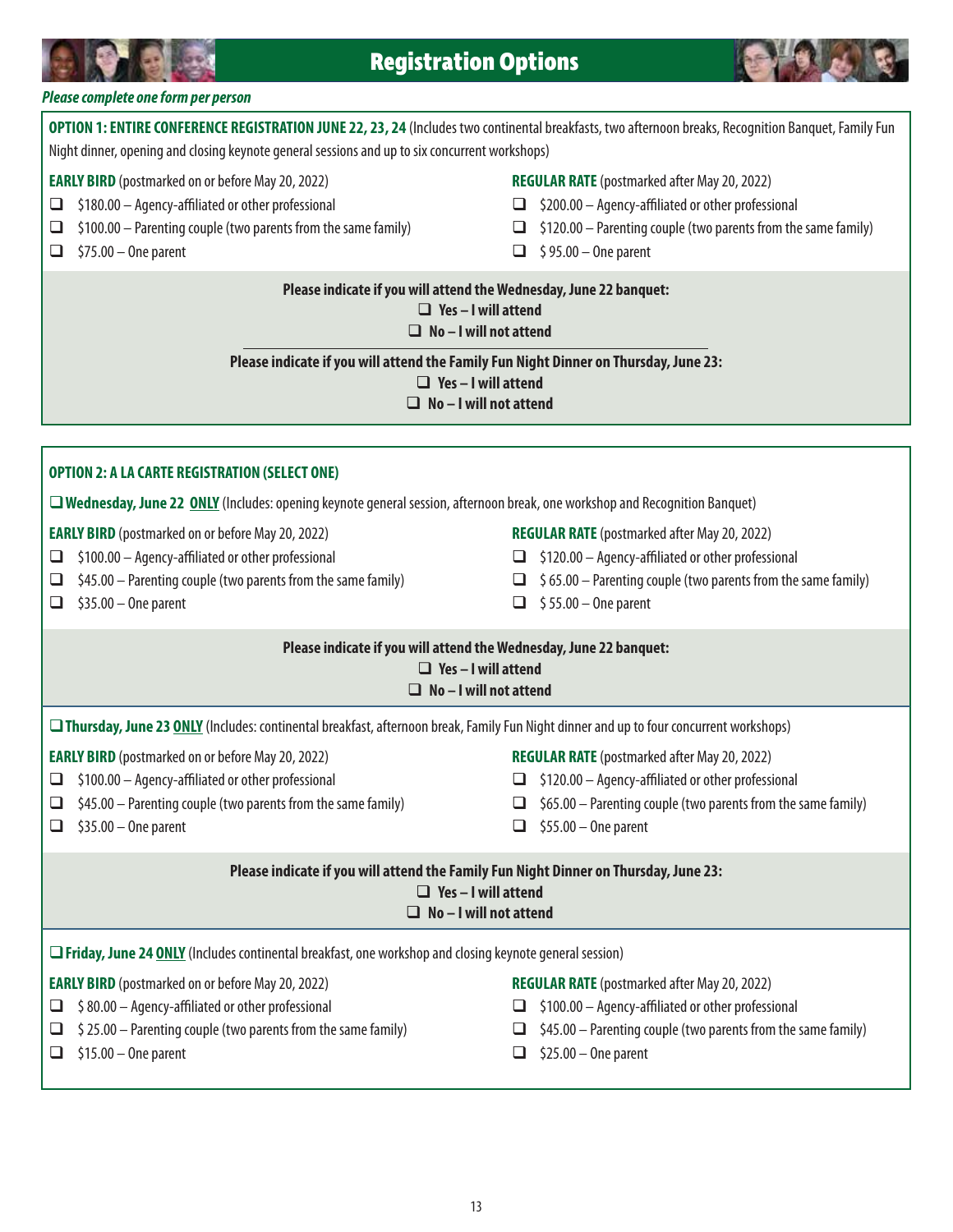



#### **ADD ONS:**

**Q CHILD CARE/TEEN CARE** (\$50 per child/teen) \_

(See page 15 for Child/Teen Care Registration Form). Child care/teen program registrations INCLUDE Thursday's Family Fun Night Dinner (in addition to other meals and snacks listed on the Child/Teen Care Registration Form).

**Q ADDITIONAL BANQUET TICKETS** (\$20/person) Extra banquet tickets may be purchased for guests not registered for the conference or child care/teen programs.

#### **Q ADDITIONAL FAMILY FUN NIGHT DINNER TICKETS**

(\$20/adult; \$10/child) \_\_\_\_\_\_\_\_ Extra Family Fun Night Dinner tickets may be purchased for guests not registered for the conference or child care/teen programs.

**Payment Options:** Complete **one form per person** and attach check or money order made payable to *Diakon - SWAN, LLC,* or complete credit card information below and mail to**Conferencing, Diakon/Voce, 471 JPL Wick Drive, Harrisburg, PA 17111**

| <b>TOTAL REGISTRATION FEE:</b>                               | $\zeta$<br>$\zeta$ |  |
|--------------------------------------------------------------|--------------------|--|
| TOTAL CHILD CARE/TEEN REGISTRATIONS:                         |                    |  |
| ADDITIONAL BANQUET TICKETS/FAMILY FUN NIGHT DINNER TICKETS : |                    |  |
|                                                              |                    |  |
| TOTAL AMOUNT DUE:                                            |                    |  |
| <b>Credit Card Information:</b>                              |                    |  |
| MasterCard □ Visa □ Discover<br>l I                          |                    |  |
|                                                              |                    |  |
|                                                              |                    |  |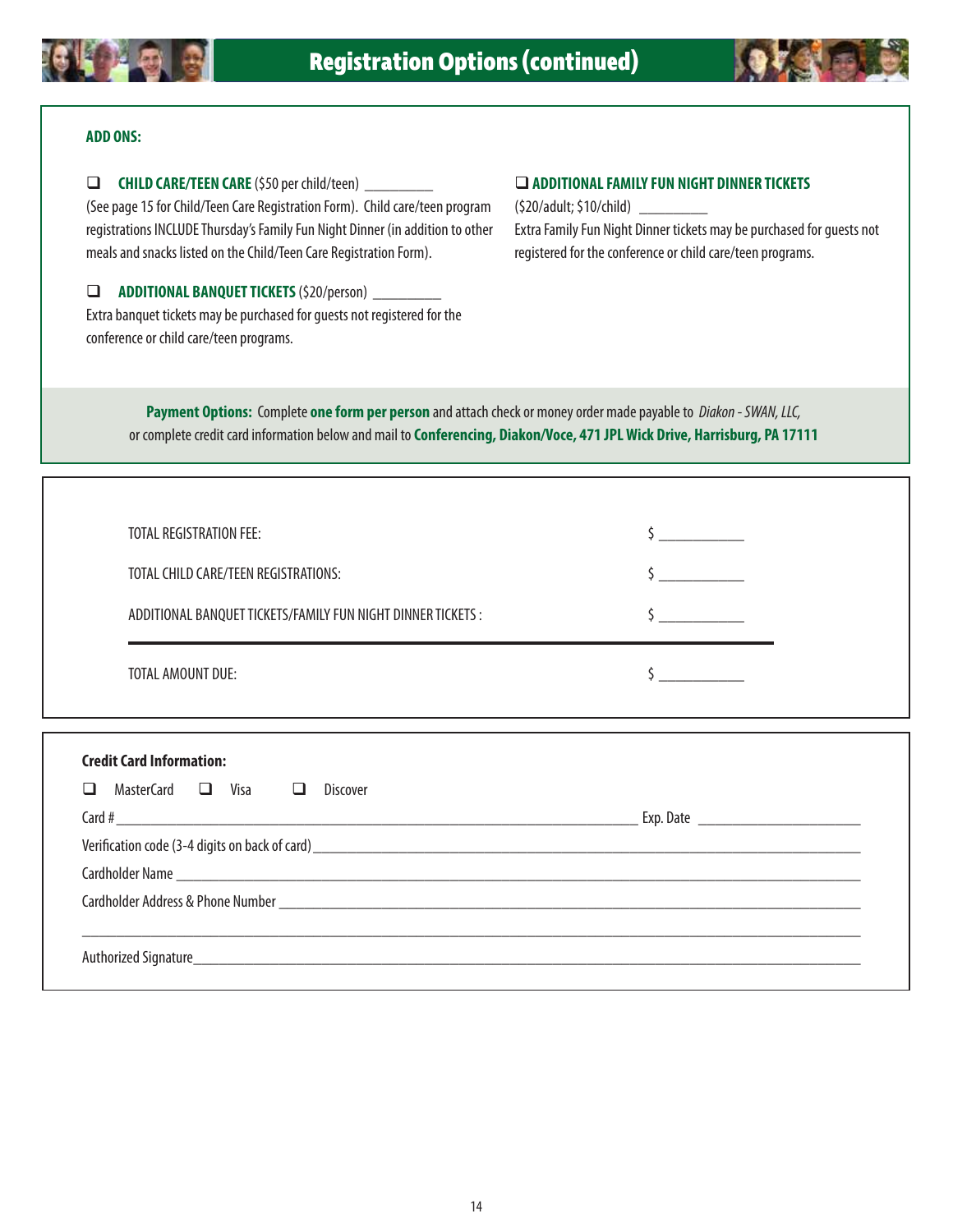

# **Child/Teen Care Program Information**



#### **Child Care and Teen Registration**

We are pleased to provide on-site child care, as well as activities for older children.\* Additional forms and payments are required if you are requesting child care. A Child/Teen Care Registration Form (included below) must be completed for EACH child and teen who is participating in the sponsored activities. **Child/ teen care is offered on a first-come basis. The deadline for child/teen care registration is May 6, 2022.** All child/teen care registrations received before May 6, 2022 will receive an informational confirmation packet. Permission forms from this packet must be filled out and brought with you to the conference. **Drop-in care is NOT available.** Children and teens must be preregistered to receive care.

#### **Child Care and Teen Activities**

**Ages infant through 11:** Child care is a supervised program that includes special activities. The rate is \$50 per child for the entire conference.

**Ages 12 through 17:** Teen care is a supervised program that includes a workshop and other special activities. Teens must be no older than 17 at the time of the conference. The rate is \$50 per youth for the entire conference.

**Meals:** Daily snacks, Wednesday dinner, Thursday breakfast, lunch, Family Fun Night dinner and Friday breakfast will be provided. Parents whose children are unable to eat table food must provide food (e.g., formula, baby food, bottles, special diets, allergies, etc.).

**Activities:** Activities will be provided for children and teens. Swimming will be available for children ages 8 to 17.

**Medications:** Parents are responsible for administering medications to children. **Child care staff will not administer medications.**

**No walk-ins will be accepted for either group.** Children and teens are required to attend all activities while their parents or caregivers are at the conference.

\*Priority will be given to current and prospective adoptive, foster, kinship care and permanent legal custodianship individuals and families for child/teen care. Individuals and families who are employees of Pennsylvania county children and youth and affiliate agencies may register for child/teen care, but will be placed on a waitlist and notified regarding acceptance into child/teen care.

\*Individuals and families who are employees of the prime contract, Child Welfare Resource Center or those who work for the Pennsylvania Department of Human Services are not eligible to register for child/teen care.

# **Child/Teen Care Registration Form**

Please complete **one form per child/teen.** Photocopy the form for additional children/teens if necessary.

 $□$  **Child care for children ages infant through 11 years <b>OR**  $□$  Teen program for children ages 12–17 years

**FEE:** \$50 per child or teen includes daily snacks, meals and activities for the duration of the conference.

Parents must provide food for children who are unable to eat table food (e.g., formula, baby food, bottles, special diets, allergies, etc.). Child/teen care staff will **NOT** administer medications.

### **THE DEADLINE TO REGISTER CHILDREN/TEENS IS MAY 6, 2022.**



| Child's Name                         |       |                                                                                                        | Date of Birth <b>Exercise 2</b> |  | Age as of June 22, 2022 |
|--------------------------------------|-------|--------------------------------------------------------------------------------------------------------|---------------------------------|--|-------------------------|
|                                      | First | Middle Initial                                                                                         | Last                            |  |                         |
| Parent/Guardian Attending Conference |       |                                                                                                        |                                 |  |                         |
|                                      |       |                                                                                                        |                                 |  |                         |
| Email                                |       |                                                                                                        |                                 |  |                         |
|                                      |       | Please describe any accommodations your child will need to fully participate in child care activities: |                                 |  |                         |

\_\_\_\_\_\_\_\_\_\_\_\_\_\_\_\_\_\_\_\_\_\_\_\_\_\_\_\_\_\_\_\_\_\_\_\_\_\_\_\_\_\_\_\_\_\_\_\_\_\_\_\_\_\_\_\_\_\_\_\_\_\_\_\_\_\_\_\_\_\_\_\_\_\_\_\_\_\_\_\_\_\_\_\_\_\_\_\_\_\_\_\_\_\_\_\_\_\_\_\_\_ \_\_\_\_\_\_\_\_\_\_\_\_\_\_\_\_\_\_\_\_\_\_\_\_\_\_\_\_\_\_\_\_\_\_\_\_\_\_\_\_\_\_\_\_\_\_\_\_\_\_\_\_\_\_\_\_\_\_\_\_\_\_\_\_\_\_\_\_\_\_\_\_\_\_\_\_\_\_\_\_\_\_\_\_\_\_\_\_\_\_\_\_\_\_\_\_\_\_\_\_\_

\_\_\_\_\_\_\_\_\_\_\_\_\_\_\_\_\_\_\_\_\_\_\_\_\_\_\_\_\_\_\_\_\_\_\_\_\_\_\_\_\_\_\_\_\_\_\_\_\_\_\_\_\_\_\_\_\_\_\_\_\_\_\_\_\_\_\_\_\_\_\_\_\_\_\_\_\_\_\_\_\_\_\_\_\_\_\_\_\_\_\_\_\_\_\_\_\_\_\_\_\_ \_\_\_\_\_\_\_\_\_\_\_\_\_\_\_\_\_\_\_\_\_\_\_\_\_\_\_\_\_\_\_\_\_\_\_\_\_\_\_\_\_\_\_\_\_\_\_\_\_\_\_\_\_\_\_\_\_\_\_\_\_\_\_\_\_\_\_\_\_\_\_\_\_\_\_\_\_\_\_\_\_\_\_\_\_\_\_\_\_\_\_\_\_\_\_\_\_\_\_\_\_

\_\_\_\_\_\_\_\_\_\_\_\_\_\_\_\_\_\_\_\_\_\_\_\_\_\_\_\_\_\_\_\_\_\_\_\_\_\_\_\_\_\_\_\_\_\_\_\_\_\_\_\_\_\_\_\_\_\_\_\_\_\_\_\_\_\_\_\_\_\_\_\_\_\_\_\_\_\_\_\_\_\_\_\_\_\_\_\_\_\_\_\_\_\_\_\_\_\_\_\_\_

Please list any dietary restrictions your child may have:

Please disclose any medical conditions (failure to disclose this information could result in removal from the child/teen care program):

Please list anything that would be helpful for the child/teen care staff to know about your child (likes, dislikes, fears, allergies, medications, etc.): \_\_\_\_\_\_\_\_\_\_\_\_\_\_\_\_\_\_\_\_\_\_\_\_\_\_\_\_\_\_\_\_\_\_\_\_\_\_\_\_\_\_\_\_\_\_\_\_\_\_\_\_\_\_\_\_\_\_\_\_\_\_\_\_\_\_\_\_\_\_\_\_\_\_\_\_\_\_\_\_\_\_\_\_\_\_\_\_\_\_\_\_\_\_\_\_\_\_\_\_\_

q Attach payment. **NOTE:** Make check payable to: *Diakon – SWAN, LLC*. q Enclose form and payment with your completed conference registration form.

**An informational confirmation packet will be forwarded to you if the completed child/teen care registration form(s) and payment are received by May 6, 2022 . You will need to complete the forms in the information packet and bring them with you to the conference. No child/teen care registrations will be accepted after May 6, 2022.**

For child/teen care registration to be complete:

<sup>□</sup> Complete form. One per child/teen. □ To secure a space for your child, all registrations must be accompanied by payment.